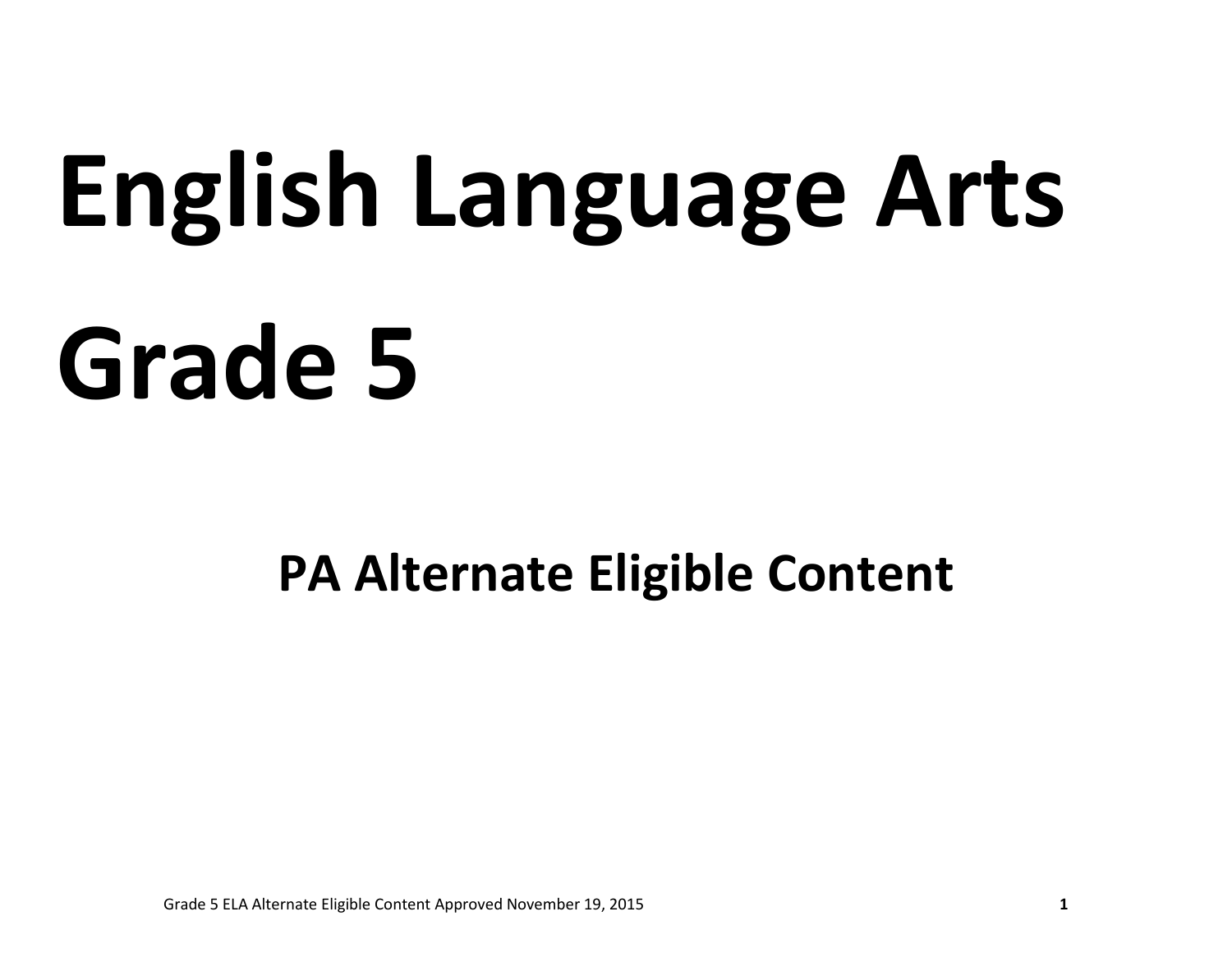## **PA Core Standards:**

- CC.1.3.5.A Determine a theme of a text from details in the text, including how characters in a story or drama respond to challenges or how the speaker in a poem reflects upon a topic; summarize the text.
- CC.1.3.5.B Cite textual evidence by quoting accurately from the text to explain what the text says explicitly and make inferences.
- CC.1.3.5.C Compare and contrast two or more characters, settings, or events in a story or drama, drawing on specific details in the text.

#### **Assessment Anchor**

E05.A-K.1 Key Ideas and Details

| <b>DESCRIPTOR</b>                                         | <b>ELIGIBLE CONTENT</b>                                                                                                                                                                                                                                                                                                                                                                                                      | <b>Alternate Eligible</b><br><b>Content Code</b> | <b>ALTERNATE ELIGIBLE CONTENT</b>                                                                            |
|-----------------------------------------------------------|------------------------------------------------------------------------------------------------------------------------------------------------------------------------------------------------------------------------------------------------------------------------------------------------------------------------------------------------------------------------------------------------------------------------------|--------------------------------------------------|--------------------------------------------------------------------------------------------------------------|
| E05.A-K.1.1<br><b>Demonstrate</b><br>understanding of key | E05.A-K.1.1.1<br>Quote accurately from a text when explaining what<br>the text says explicitly and when drawing inferences<br>and/or making generalizations from the text.                                                                                                                                                                                                                                                   | E05AK1.1.1a                                      | Answer a literal question about a text                                                                       |
|                                                           |                                                                                                                                                                                                                                                                                                                                                                                                                              | E05AK1.1.1b                                      | Answer an inferential question about a<br>text                                                               |
| ideas and details in<br>literature                        |                                                                                                                                                                                                                                                                                                                                                                                                                              | E05AK1.1.1c                                      | Identify details from the text to support<br>answers to literal and inferential<br>questions                 |
|                                                           | E05.A-K.1.1.2<br>Determine a theme of a story, drama, or poem from<br>details in the text, Compare and contrast two or more<br>characters, settings, or events in a story, drama, or<br>poem, drawing on specific details in the text (e.g.,<br>how characters interact) including how characters in<br>a story or drama respond to challenges or how the<br>speaker in a poem reflects upon a topic; summarize<br>the text. | E05AK1.1.2a                                      | Identify the theme/central message of<br>a story, drama, or poem using key<br>details/evidence from the text |
|                                                           |                                                                                                                                                                                                                                                                                                                                                                                                                              | E05AK1.1.2b                                      | <b>Summarize the text</b>                                                                                    |
|                                                           |                                                                                                                                                                                                                                                                                                                                                                                                                              | E05AK1.1.2c                                      | Identify specific details in the text to<br>compare two characters, settings, or<br>events                   |
|                                                           | E05.A-K.1.1.3<br>Describe characters in a story (e.g., their traits,<br>motivations, feelings) and explain how their actions<br>contribute to the sequence of events.<br>Note: "Story" means narration of events told through<br>the text types of story, drama, or poem.                                                                                                                                                    | E05AK1.1.3a                                      | Identify how characters' actions<br>contribute to the story                                                  |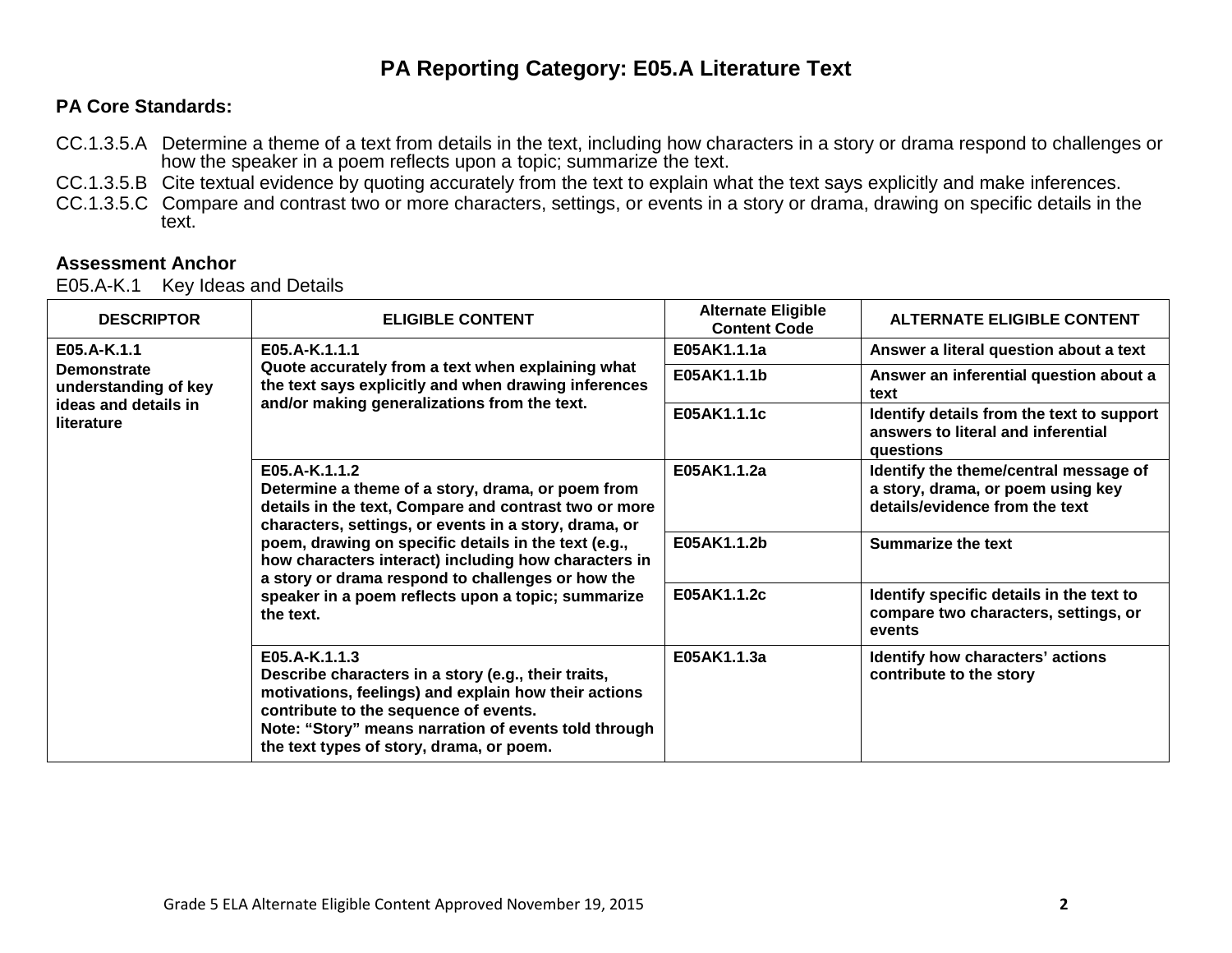## **PA Core Standards:**

CC.1.3.5.D Analyze multiple accounts of the same event or topic, noting important similarities and differences in the point of view they represent.

# **Assessment Anchor**

E05.A-C.2 Craft and Structure

| <b>DESCRIPTOR</b>                                                               | <b>ELIGIBLE CONTENT</b>                                                                                                                                                     | <b>Alternate Eligible</b><br><b>Content Code</b> | <b>ALTERNATE ELIGIBLE CONTENT</b>                                              |
|---------------------------------------------------------------------------------|-----------------------------------------------------------------------------------------------------------------------------------------------------------------------------|--------------------------------------------------|--------------------------------------------------------------------------------|
| E05.A-C.2.1                                                                     | E05.A-C.2.1.1                                                                                                                                                               | E05AC2.1.1a                                      | Identify the narrator's point-of-view                                          |
| <b>Demonstrate</b><br>understanding of craft<br>and structure in<br>literature. | Describe how a narrator's or speaker's point of view<br>influences how events are described; describe an<br>author's purpose and explain how it is conveyed in<br>the text. | E05AC2.1.1b                                      | Describe the author's purpose<br>(entertain, inform, or persuade) in a<br>text |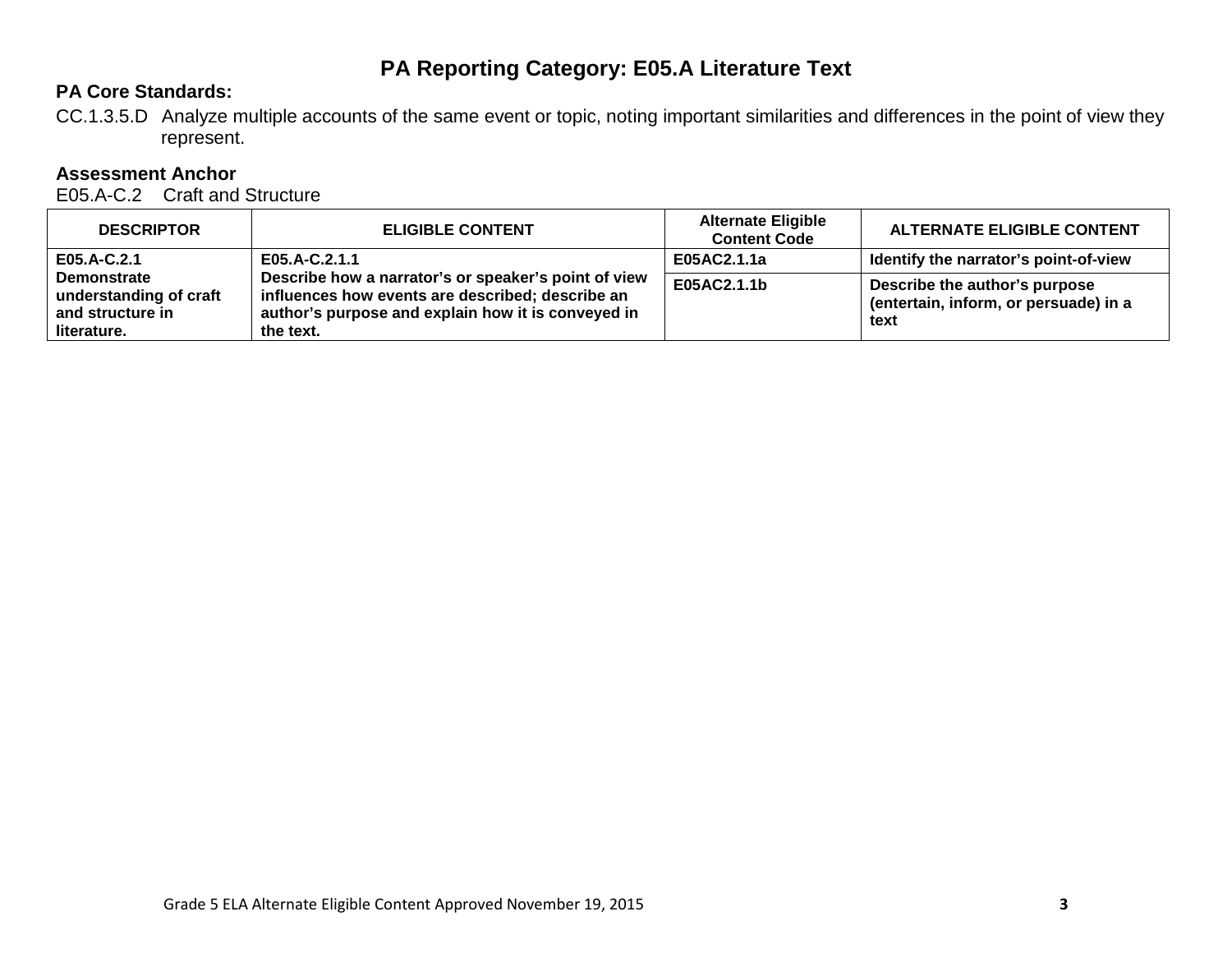# **PA Core Standards:**

CC.1.3.5.H Compare and contrast texts in the same genre on their approaches to similar themes and topics as well as additional literary elements.

#### **Assessment Anchor**

E05.A-C.3 Integration of Knowledge and Ideas

| <b>DESCRIPTOR</b>                                                                                               | <b>ELIGIBLE CONTENT</b>                                                                                                                                                                                                        | <b>Alternate Eligible</b><br><b>Content Code</b> | <b>ALTERNATE ELIGIBLE CONTENT</b>                                      |
|-----------------------------------------------------------------------------------------------------------------|--------------------------------------------------------------------------------------------------------------------------------------------------------------------------------------------------------------------------------|--------------------------------------------------|------------------------------------------------------------------------|
| E05.A-C.3.1<br><b>Demonstrate</b><br>understanding of<br>connections within,<br>between, and/or among<br>texts. | E05.A-C.3.1.1<br>Compare and contrast stories in the same genre on<br>their approaches to similar themes and topics.<br>Note: "Stories" means narration of events told<br>through the text types of stories, dramas, or poems. | E05AC3.1.1a                                      | Identify similarities or differences in<br>two texts in the same genre |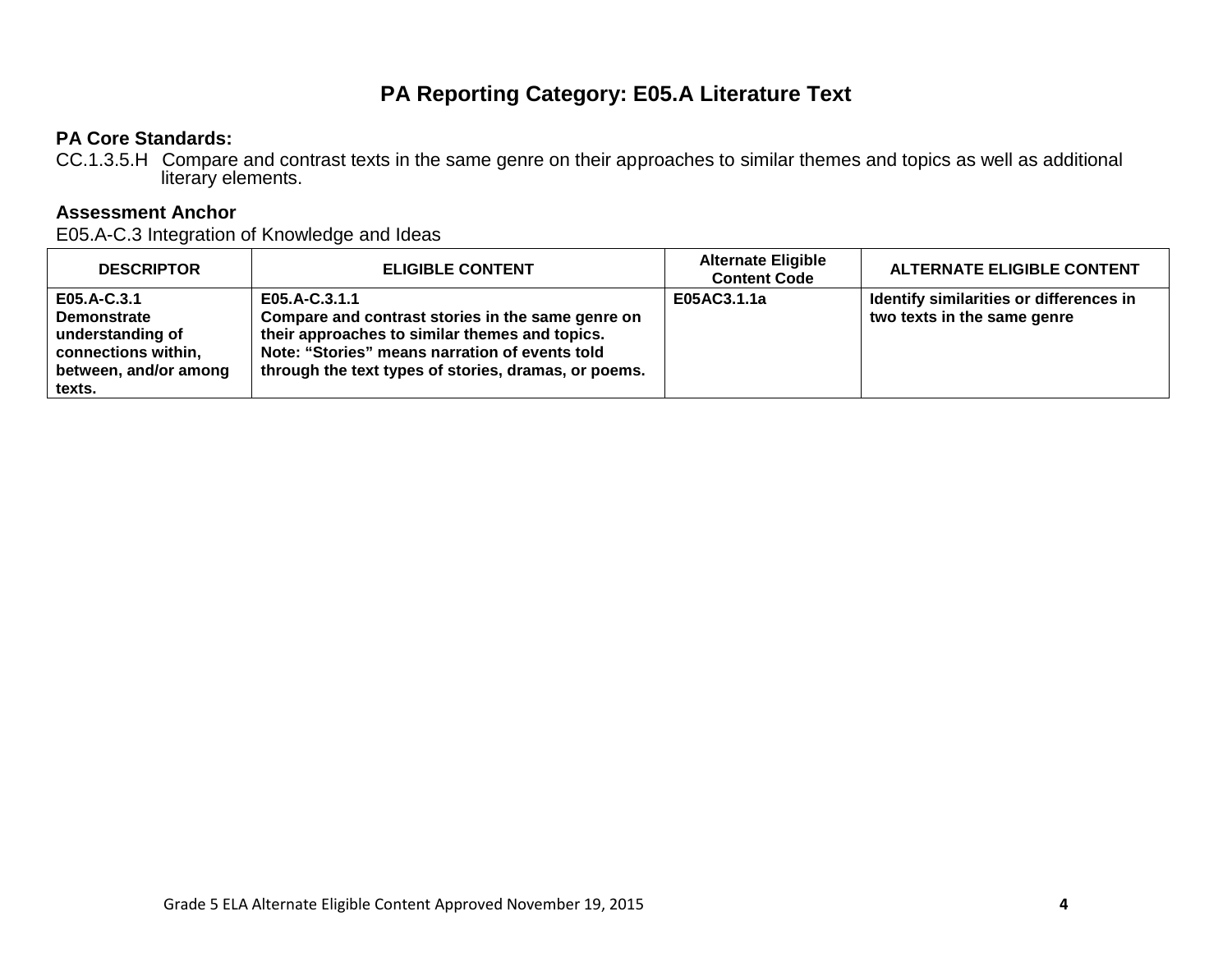## **PA Core Standards:**

- CC.1.3.5.F Determine the meaning of words and phrases as they are used in grade-level text, including interpretation of figurative language.
- CC.1.3.5.I Determine or clarify the meaning of unknown and multiple-meaning words and phrases based on grade 5 reading and content, choosing flexibly from a range of strategies and tools.
- CC.1.3.5.J Acquire and use accurately grade-appropriate conversational, general academic, and domain-specific words and phrases, including those that signal contrast, addition, and other logical relationships.

#### **Assessment Anchor**

E05.A-V.4 Vocabulary Acquisition and Use

| <b>DESCRIPTOR</b>                                                                                                                                                                                                                                                                                                                                                                                                                                                                                                                                                                                                                                                                                                                                                                                                                                                                                                                                                                                                                                           | <b>ELIGIBLE CONTENT</b> | <b>Alternate Eligible</b><br><b>Content Code</b>          | <b>ALTERNATE ELIGIBLE CONTENT</b>                                                 |
|-------------------------------------------------------------------------------------------------------------------------------------------------------------------------------------------------------------------------------------------------------------------------------------------------------------------------------------------------------------------------------------------------------------------------------------------------------------------------------------------------------------------------------------------------------------------------------------------------------------------------------------------------------------------------------------------------------------------------------------------------------------------------------------------------------------------------------------------------------------------------------------------------------------------------------------------------------------------------------------------------------------------------------------------------------------|-------------------------|-----------------------------------------------------------|-----------------------------------------------------------------------------------|
| E05.A-V.4.1.1<br>E05.A-V.4.1<br>Determine or clarify the meaning of unknown and<br><b>Demonstrate</b><br>multiple-meaning words and phrases based on grade<br>understanding of<br>5 reading and content, choosing flexibly from a<br>vocabulary and<br>figurative language in<br>range of strategies.<br>literature.<br>a. Use context (e.g., cause/effect relationships and<br>comparisons in text) as a clue to the meaning<br>of a word or phrase.<br>b. Use common, grade-appropriate Greek and<br>Latin affixes and roots as clues to the meaning<br>of a word (e.g., photograph, photosynthesis).<br>E05.A-V.4.1.2<br>Demonstrate understanding of figurative language,<br>word relationships, and nuances in word meanings.<br>a. Interpret figurative language (e.g., simile,<br>metaphor, personification) in context.<br>b. Recognize and explain the meaning of common<br>idioms, adages, and proverbs.<br>c. Use the relationship between particular words<br>(e.g., synonyms, antonyms, homographs) to<br>better understand each of the words. |                         | E05AV4.1.1a                                               | Use context to determine the meaning<br>of an unknown or multiple meaning<br>word |
|                                                                                                                                                                                                                                                                                                                                                                                                                                                                                                                                                                                                                                                                                                                                                                                                                                                                                                                                                                                                                                                             |                         | E05AV4.1.1b                                               | Use a root word or affix to determine<br>the meaning of a word                    |
|                                                                                                                                                                                                                                                                                                                                                                                                                                                                                                                                                                                                                                                                                                                                                                                                                                                                                                                                                                                                                                                             | E05AV4.1.2a             | Identify the meaning of figurative<br>language in context |                                                                                   |
|                                                                                                                                                                                                                                                                                                                                                                                                                                                                                                                                                                                                                                                                                                                                                                                                                                                                                                                                                                                                                                                             |                         | E05AV4.1.2b                                               | Use relationships between words to<br>aid comprehension                           |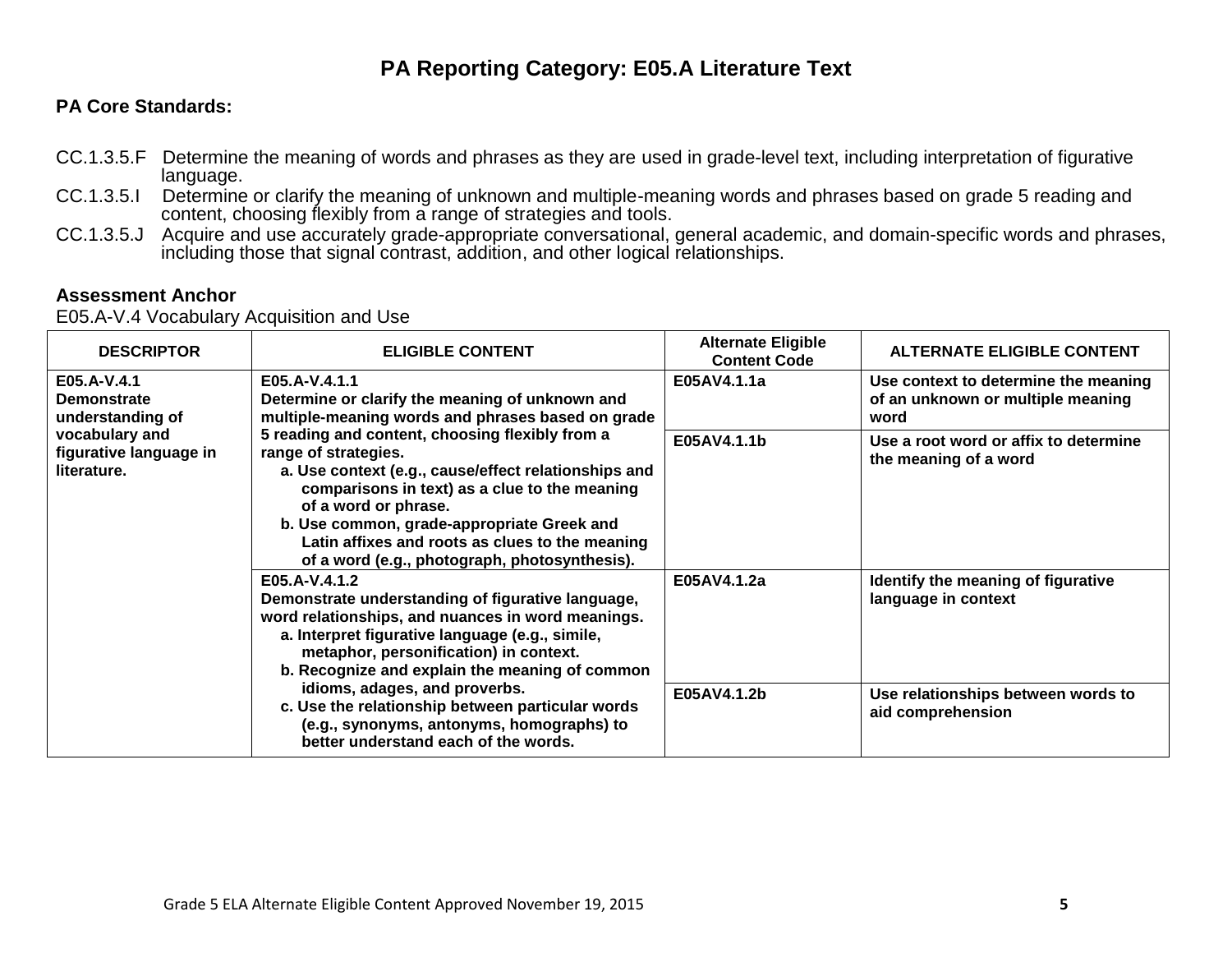# **PA Reporting Category: E05.B Informational Text**

## **PA Core Standards:**

- CC.1.2.5.A Determine two or more main ideas in a text and explain how they are supported by key details; summarize the text.
- CC.1.2.5.B Cite textual evidence by quoting accurately from the text to explain what the text says explicitly and make inferences.
- CC.1.2.5.C Explain the relationships or interactions between two or more individuals, events, ideas, or concepts in a text based on specific information in the text.

#### **Assessment Anchor**

E05.B-K.1 Key Ideas and Details

| <b>DESCRIPTOR</b>                                                                          | <b>ELIGIBLE CONTENT</b>                                                                                                                                                                                                          | <b>Alternate Eligible</b><br><b>Content Code</b> | <b>ALTERNATE ELIGIBLE CONTENT</b>                                                                                  |
|--------------------------------------------------------------------------------------------|----------------------------------------------------------------------------------------------------------------------------------------------------------------------------------------------------------------------------------|--------------------------------------------------|--------------------------------------------------------------------------------------------------------------------|
| E05.B-K.1.1                                                                                | E05.B-K.1.1.1<br>Quote accurately from a text when explaining what<br>the text says explicitly and when drawing inferences<br>and/or making generalizations from the text.                                                       | E05BK1.1.1a                                      | Answer a literal question about a text                                                                             |
| <b>Demonstrate</b><br>understanding of key<br>ideas and details in<br>informational texts. |                                                                                                                                                                                                                                  | E05BK1.1.1b                                      | Answer an inferential question about a<br>text                                                                     |
|                                                                                            |                                                                                                                                                                                                                                  | E05BK1.1.1c                                      | Identify details from the text to support<br>answers to literal and inferential<br>questions                       |
|                                                                                            | E05.B-K.1.1.2<br>Determine two or more main ideas of a text and<br>explain how they are supported by key details;<br>summarize the text.                                                                                         | E05BK1.1.2a                                      | <b>Summarize the text</b>                                                                                          |
|                                                                                            |                                                                                                                                                                                                                                  | E05BK1.1.2b                                      | Identify the main idea/central idea<br>using key details/evidence from the<br>text                                 |
|                                                                                            | E05.B-K.1.1.3<br>Explain the relationships or interactions between two<br>or more individuals, events, ideas, steps, or<br>concepts in a historical, scientific, or technical text<br>based on specific information in the text. | E05BK1.1.3a                                      | Identify the relationship between two<br>individuals, events, procedures, ideas,<br>steps, or concepts in the text |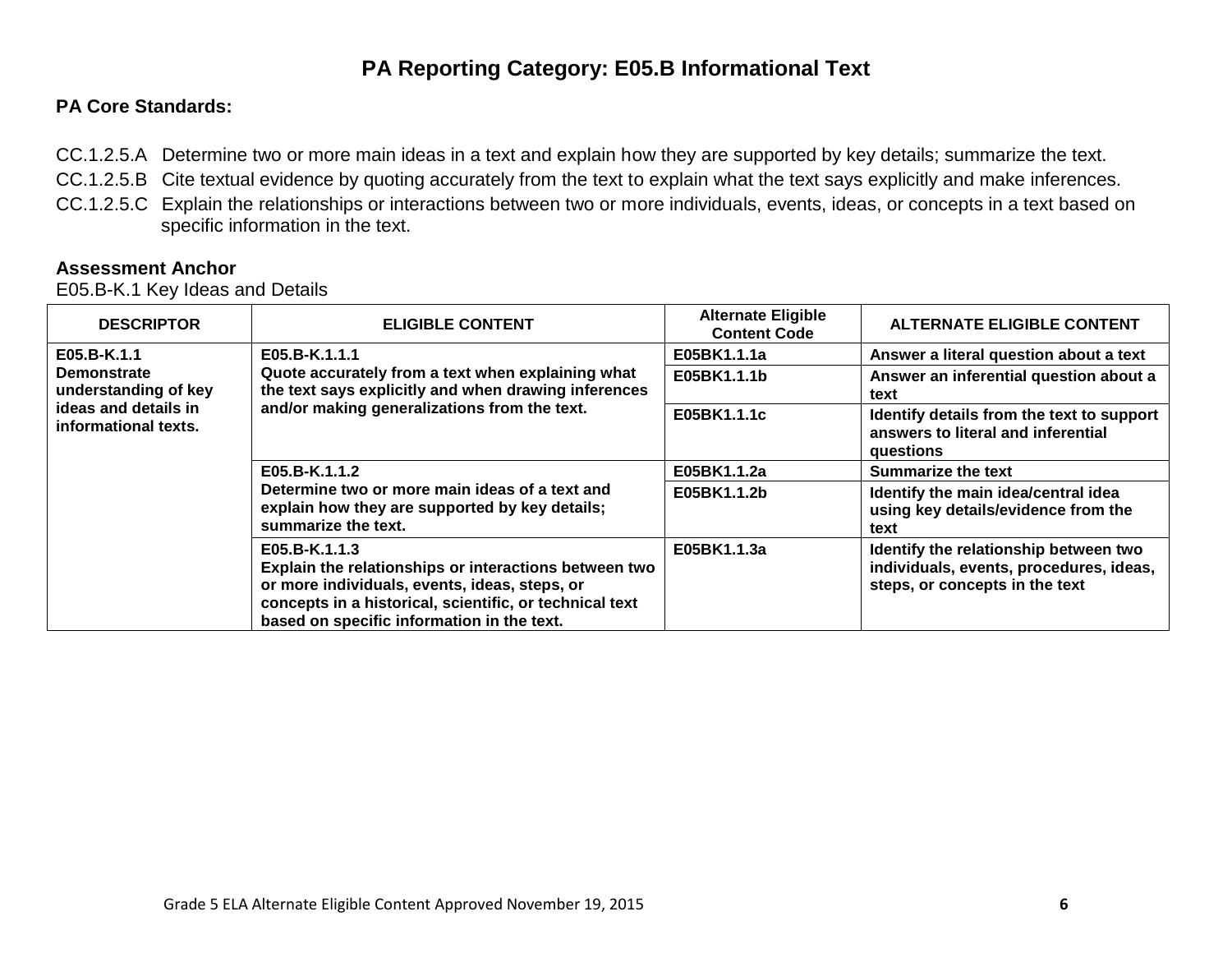# **PA Reporting Category: E05.B Informational Text PA Core Standards:**

- CC.1.2.5.D Analyze multiple accounts of the same event or topic, noting important similarities and differences in the point of view they represent.
- CC.1.2.5.E Use text structure, in and among texts, to interpret information (e.g., chronology, comparison, cause/effect, problem/solution).

#### **Assessment Anchor**

E05.B-C.2 Craft and Structure

| <b>DESCRIPTOR</b>                                                                                       | <b>ELIGIBLE CONTENT</b>                                                                                                                                                                                                | <b>Alternate Eligible</b><br><b>Content Code</b> | <b>ALTERNATE ELIGIBLE CONTENT</b>                                                                 |
|---------------------------------------------------------------------------------------------------------|------------------------------------------------------------------------------------------------------------------------------------------------------------------------------------------------------------------------|--------------------------------------------------|---------------------------------------------------------------------------------------------------|
| E05.B-C.2.1<br><b>Demonstrate</b><br>understanding of craft<br>and structure in<br>informational texts. | E05.B-C.2.1.1<br>Analyze multiple accounts of the same event or<br>topic, noting important similarities and differences in<br>the point of view they represent.                                                        | E05BC2.1.1a                                      | Identify similarities or differences in 2<br>points-of-view about one event or<br>topic in a text |
|                                                                                                         | E05.B-C.2.1.2<br>Compare and contrast the overall structure (e.g.,<br>chronology, comparison, cause/effect,<br>problem/solution) of events, ideas, concepts, or<br>information and text features in two or more texts. | E05BC2.1.2a                                      | Use text structure or text features to<br>identify events, ideas, or concepts in a<br>text        |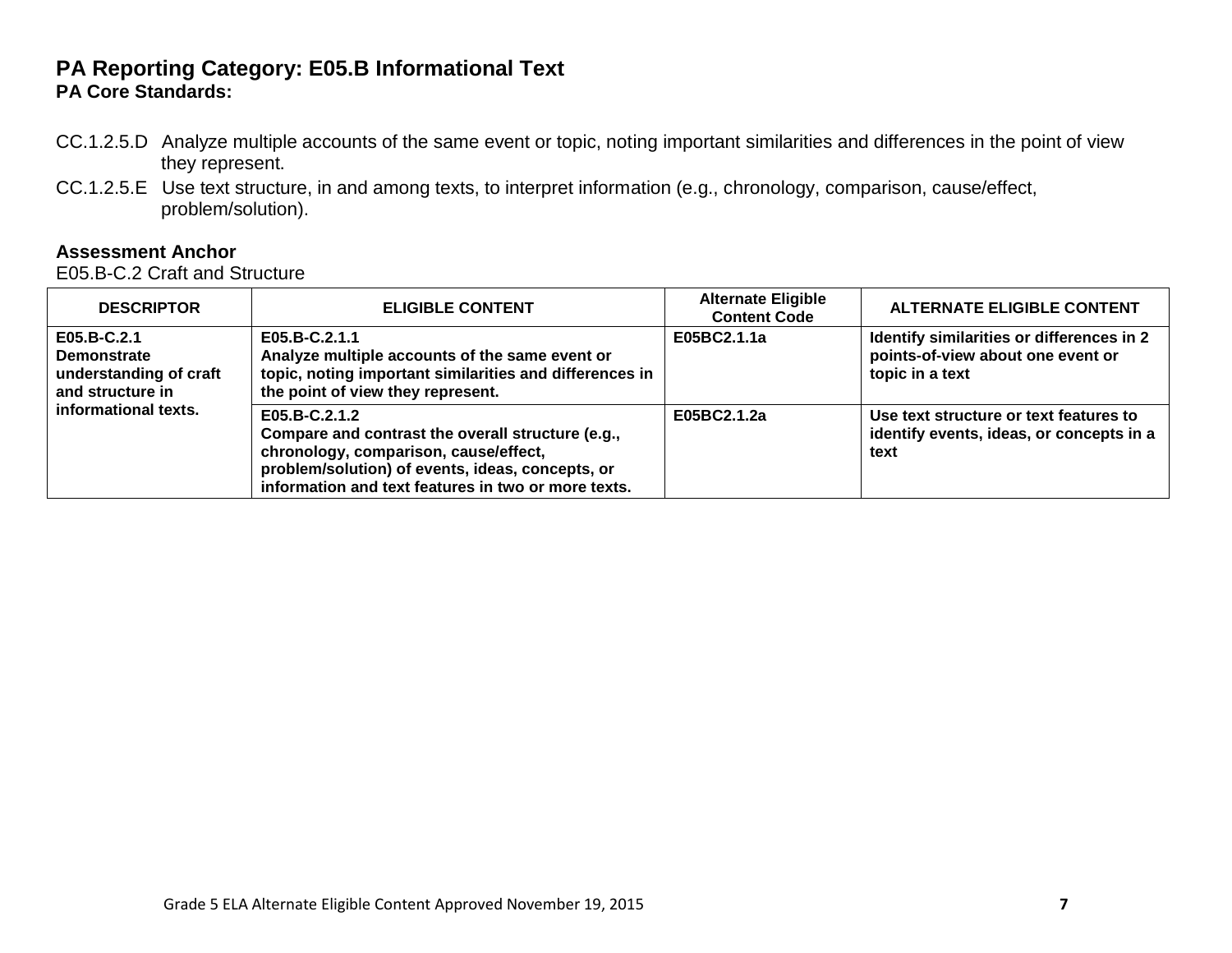# **PA Reporting Category: E05.B Informational Text**

## **PA Core Standards:**

- CC.1.2.5.G Draw on information from multiple print or digital sources, demonstrating the ability to locate an answer to a question quickly or to solve a problem efficiently.
- CC.1.2.5.H Determine how an author supports particular points in a text through reasons and evidence.
- CC.1.2.5.I Integrate information from several texts on the same topic to demonstrate understanding of that topic.

#### **Assessment Anchor**

E05.B-C.3 Integration of Knowledge and Ideas

| <b>DESCRIPTOR</b>                                                                                                             | <b>ELIGIBLE CONTENT</b>                                                                                                                                                       | <b>Alternate Eligible</b><br><b>Content Code</b> | <b>ALTERNATE ELIGIBLE CONTENT</b>                                      |
|-------------------------------------------------------------------------------------------------------------------------------|-------------------------------------------------------------------------------------------------------------------------------------------------------------------------------|--------------------------------------------------|------------------------------------------------------------------------|
| E05.B-C.3.1<br><b>Demonstrate</b><br>understanding of<br>connections within,<br>between, and/or among<br>informational texts. | E05.B-C.3.1.1<br>Explain how an author uses reasons and evidence to<br>support particular points in a text, identifying which<br>reasons and evidence support which point(s). | E05BC3.1.1a                                      | Identify evidence that supports an<br>author's point in the text       |
|                                                                                                                               | E05.B-C.3.1.2<br>Integrate information from several texts on the same<br>topic in order to demonstrate subject knowledge.                                                     | E05BC3.1.2a                                      | Combine information from 2 or more<br>pieces of text on the same topic |
|                                                                                                                               | E05.B-C.3.1.3<br>Interpret text features (e.g., headings, graphics,<br>charts) and/or make connections between text and<br>the content of text features.                      |                                                  |                                                                        |